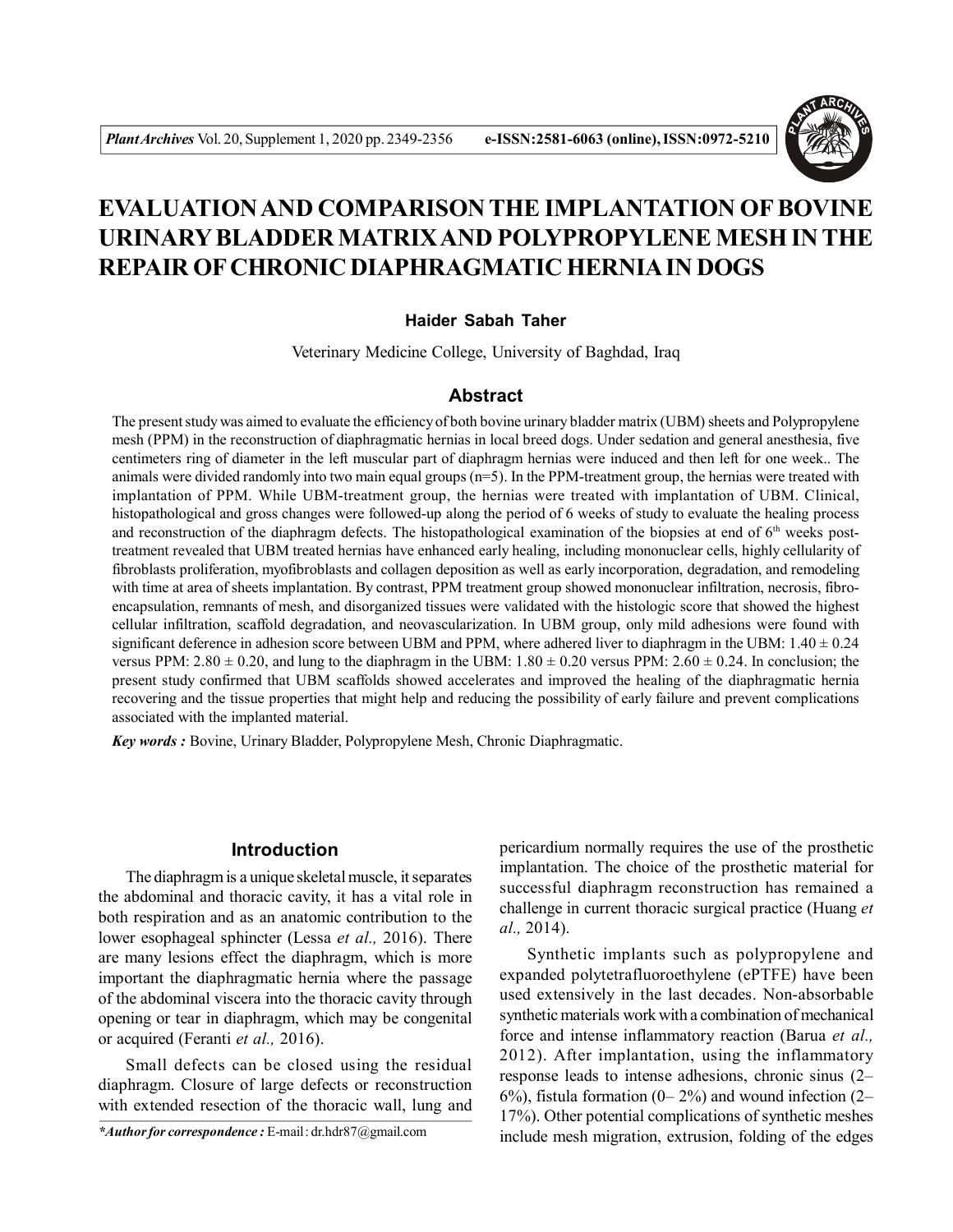with visceral contact, recurrence, inflammation, seroma and chronic pain due to inflammatory response and/or nerve entrapment (Barua *et al.,* 2012).

 Biosynthetic grafts seem to offer a solution to these challenging problems (Hamid *et al.,* 2016). Urinary bladder matrix (UBM) represents a biologically derived material for use in hiatal hernia repair reinforcement with the potential to improve durability of repair without incurring the risks of other reinforcement materials (Sasse *et al.,* 2016). Urinary bladder matrix (UBM) has shown effectiveness in animal studies and human clinical use for management of complex wounds and reinforcement of surgically repaired soft tissue with connective tissue remodeling in anatomic settings as diverse as esophageal, urinary bladder, pelvic floor, body wall repair, and superficial wound-healing (Afaneh *et al.,* 2015).

So that, the objectives of this study were: To evaluate effectiveness of bovine urinary bladder matrix implant on the repair and reconstruction diaphragmatic hernia in dogs compare with polypropylene mesh**,** evaluated through :Clinical evaluation,Pathological of Macro and Microscopical analysia.

# **3. Materials and Methods**

# **Experimental Study Design**

Ten local dogs were used in this study. The dogs were clinically healthy and weighed about 15-20 kg. They were separately housed in wire cages, given commercial pellets as food and provided with water*,* and kept in their respective cages at the College of Veterinary Medicine, University of Baghdad for 15 days for acclimatization before experimentation. The experimental animals were preventive systemic antibiotic dewormed with ivermectin (KEPRO) at a dose of 0.2mg/Kg, body weight. The experimental animals were induced the diaphragmatic defect with 5 cm in left muscular part of the diaphragm 5cm and left for seven days. After seven days, the animals of this study were divided randomly into two equal groups  $(n = 5)$  as following. The first group, the hernias were treated by covering the diaphragmatic ring with onlay implantation of a sheet of xenogeneic acellular bovine urinary bladder matrix. In the second group, the hernias were treated by covering the diaphragmatic ring with onlay implantation of the Polypropylene mesh, (5 cm) in middle left side of diaphragm in the muscular part and evaluated clinically of respiratory rate, heart rate, pulse rate and macroscopically, and microscopically.

# **Preparation of Urinary Bladder Matrix**

The whole fresh urinary bladders were harvested from the slaughtered cows at the local abattoir, and UBM- ECM prepared as a decellularized scaffold described and applied previously by Rosario *et al., (*2008) and Eberli *et al., (*2011). The urinary bladder was filled with tap water to facilitate the trimming and removing of external connective tissues and adipose tissue by scissors then washed with tap water. Tunica serosa, tunica muscularis and most of the muscularis mucosa were mechanically delaminated from the bladder tissue by scraping with blunt knife. The remaining basement membrane of the tunica mucosa and the underlying lamina propria, which collectively termed UBM, was then decellularized and disinfected by immersion the sheet in a mixture of peracetic acid (PAA) (0.1%) with ethanol (4%) for two hours. After that, the ECM was rinsed in phosphate buffered saline (PBS) (pH 7.4), then returned the pH to 7.4 containing of penicillin (100 IU/ml) streptomycin (100 ìg/ml) and amphotericin (100 ìg/ml) together at room temperature with trembling, then in deionized water two changes and finally one change in PBS. Every rinse needs 15 minus. The resulted decellularized ECM scaffolds were terminally sterilized by immersion in PAA solution (0.1%) titrated to pH 7.0 at room temperature for five hours. For ensure the decellularization, the sheet made was histological evaluated (H&E) (Totonelli *et al.,* 2012) (Fig. 1).



**Fig. 1:** Histopathological section of UBM micrograph after decellularized show wavy collagen arrowed (H&E  $\times$ 40).

#### **Polypropylene Meshes**

The Polypropylene meshes, macroporous, thin wall structure, monofilament mesh, open pore (Polymesh, Betatech medical Ltd, Istanbul,Turkey) was used in the study, The mesh was cut into  $6.0 \times 6.0$  cm squares.

# **Macroscopic Evaluation**

At end of experimental after six weeks, all animals euthanized by injection overdose of ketamine. When the samples of implants were obtained at the detected period for macroscopic examination was done to inspect the presence of fibrotic adhesion of biomaterial into the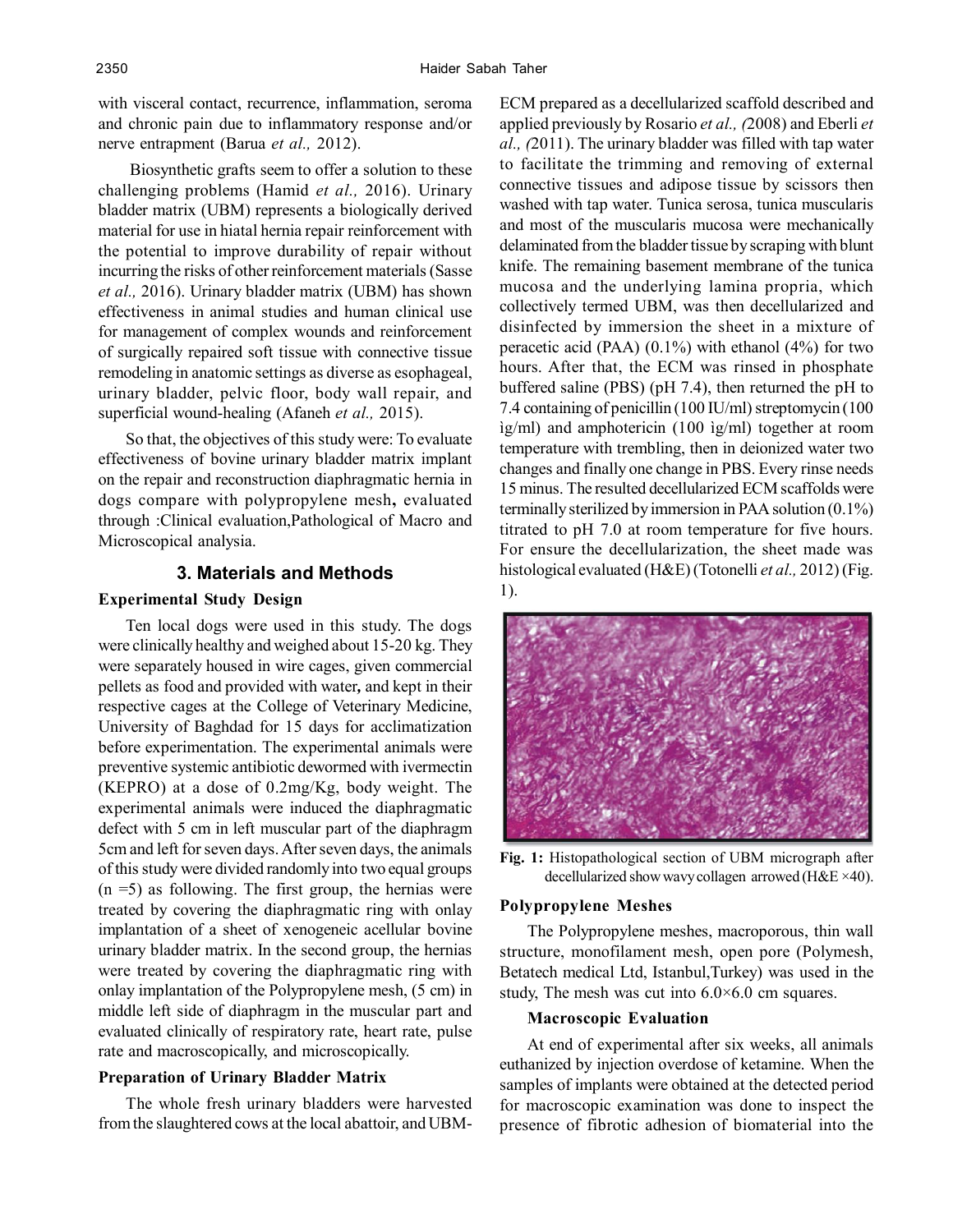surrounding tissues, presence of infection, and any signs of implants rejection. Additionally, an assessment and classification of any adhesion formation from both the lung and abdominal contents to the diaphragm was carried out according to a frequently used scale (Butler *et al.,* 2001) and (Bellon *et al.,* 2002).

**Table 1**: Adhesion formation scale: macroscopic classification of adhesion to thoracic developed muscle bindles can be noted and abdominal organs (Butler *et al*., 2001; Bellon *et al*., 2002).

|                             | <b>Score</b> Description                                              |
|-----------------------------|-----------------------------------------------------------------------|
| $\theta$                    | No adhesions                                                          |
|                             | Minimal adhesions that could be freed by gentle blunt dissection      |
| $\mathcal{D}_{\mathcal{L}}$ | Moderate adhesions that could be freed by aggressive blunt dissection |
| $\mathbf{R}$                | Dense adhesions that required sharp dissection to free the tissue     |

#### **Histopathological Evaluation**

After 6 weeks of PO, all experimental animals were euthanized and sampled at reconstructed DH were harvested and the histopathological was evaluated. Underwent midline laparotomy, and the reconstructed diaphragms were excised. The excised of diaphragmatic specimens with pleura and peritoneum. The area of 1x1 cm2 was collected from three region of implant, the edge an adjacent of surrounding tissue, center of the implant and from the intermediate region between them. The samples were fixed in 10% buffered formalin solution and set in paraffin and then sectioned longitudinally and transversally to prepare 5-7 ìm thick sections and stained with hematoxylin-eosin (H&E), and Masson Trichrome stain. The analysis of the histological score of healing process progression in the site of hernias in the both treatment groups were evaluated using a scoring system as mentioned in table 3-4 illustrated by Jenkins *et al. (*2010) and Young *et al., (*2018).

### **Statistical Analysis**

The Statistical Analysis System- SAS (2012) program was used to detect the effect of difference factors in study parameters. Least significant difference –LSD test (Analysis of Variation-ANOVA) was used to significant compare between means in this study.

#### **Results**

#### **Gross Changes Post Treatment**

The adhesion was formed in both treated groups, at 6 th postoperative week between the liver and some thoracic organs such as the caudal borders of lung lobe with diaphragm. The degree of adhesion in PPM treated group was more than UBM treated group. There was significant difference in adhesion scores between the PPM and the UBM group in either liver-to-diaphragm adhesions (1.40  $\pm$  0.24 versus 2.80 $\pm$ 0.20 respectively) or lung-to diaphragm adhesions (1.80  $\pm$  0.20 versus 2.60 $\pm$ 0.24 respectively).

#### **Histopathological Examinations**

There was presence of tendon like tissue between host diaphragm muscle and regenerated site replaced by thick collagenous tissue. However, several of newly

> in the mature connective tissue, some of muscle cell appeared with central nuclei myofibroblasts deposition and showed muscle bundles coat with central nuclei myofibroblasts. While in PPM treated group show the collagen fibers was became more mature with



- **Fig. 2: (A)** Photograph Show healing of the suture line and complete replacement of the patch by fibrous tissue with neovascularization in UBM treated group. **(B)** the polypropylene treated group covered with granulation tissue.
- **Table 3:** Comparison between PPM and UBM in Adhesion formation variables study according to Adhesion score.

| <b>Adhesion formation</b> | Mean $\pm$ SE   | T-Test          |          |
|---------------------------|-----------------|-----------------|----------|
|                           | <b>UBM</b>      | <b>PPM</b>      |          |
| Liver to diaphragm        | $1.40 \pm 0.24$ | $2.80 \pm 0.20$ | $0.922*$ |
| Lung to diaphragm         | $1.80 \pm 0.20$ | $2.60 \pm 0.24$ | $0.729*$ |
|                           |                 |                 |          |

significant subside to mononuclear inflammatory cells infiltration. Other section showed slight fragmentation of host diaphragmatic muscle and extended of granulation tissue between muscle bundle (Thick collagen between muscle bundle invade the muscular tissue, and penetrate diaphragmatic muscular tissue and (Fig. 4.22)

The analysis of histopathological score Table (4-3) of healing progression at the site of hernias of both treatment groups were evaluated by using a scoring system adapted from Young *et al.,* (2018) gave information about Inflammation to the implant site, it give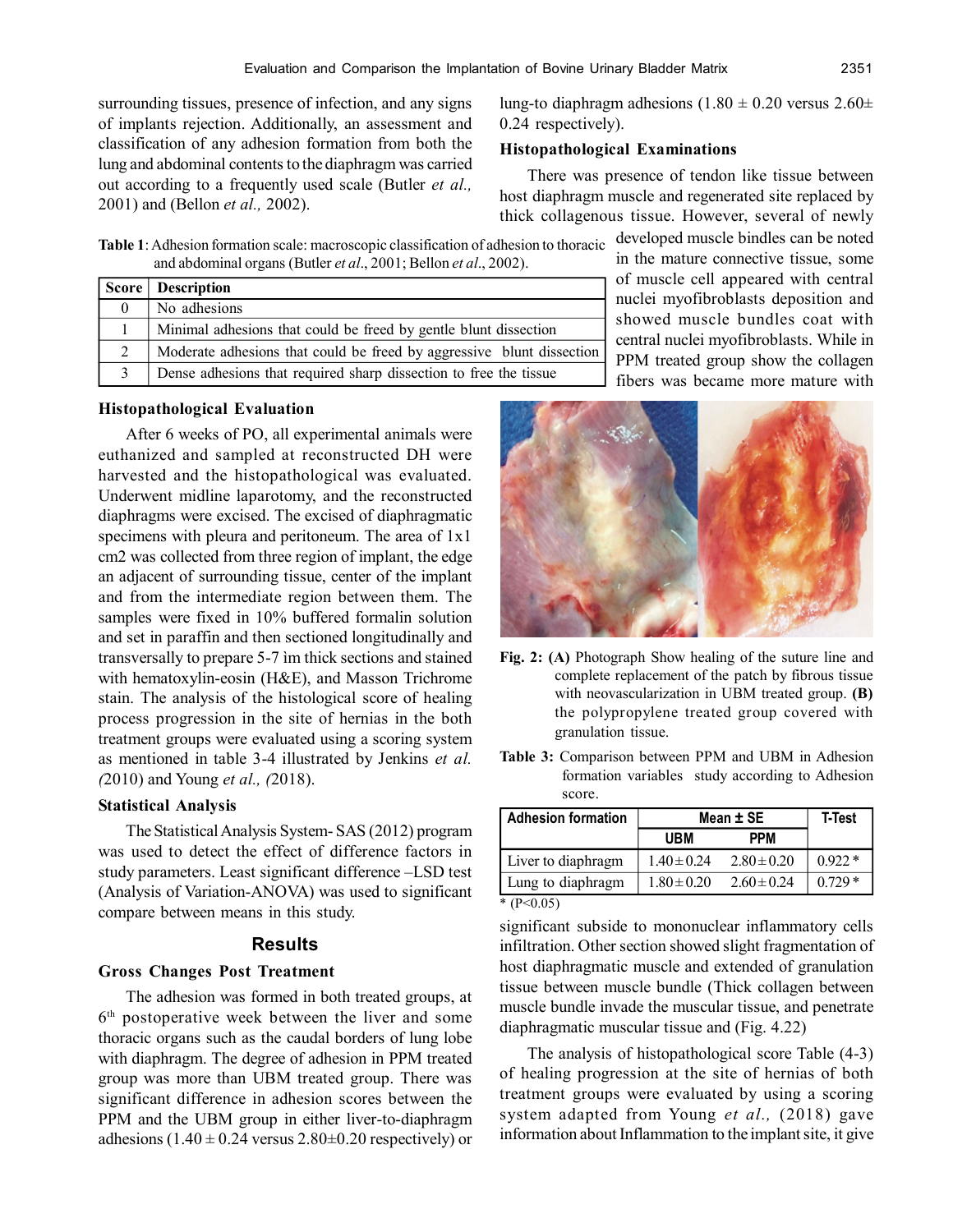|                          |                                                     |                                                       | <b>Score</b>                                                            |                                |                                  |
|--------------------------|-----------------------------------------------------|-------------------------------------------------------|-------------------------------------------------------------------------|--------------------------------|----------------------------------|
| Cell type/response       | 0                                                   |                                                       | $\mathbf{\tilde{c}}$                                                    |                                | 4                                |
|                          | Inflammation (PMNcells, None. No inflammatory cells | Rare. (1-5 PMNs per                                   | Mild infiltrate. (5-10 PM                                               | Heavy infiltrate.              | Packed (PMNs toonumerous         |
| macrophages, FBGCs)      | presents.                                           | HPF).Inflammatory cells                               | Nsper HPF).Inflammatory                                                 | (>10 PMNs per HPF)             | to count).Inflammatory cells     |
|                          |                                                     | presents<10% of surface                               | cells presentsin 10%-33%                                                | Inflammatory cells             | presents(neutrophils,            |
|                          |                                                     | area.                                                 | of surface area.                                                        | presents in $33\% - 75\%$      | macrophages, and $FBGC$ ) >      |
|                          |                                                     |                                                       |                                                                         | of surface area                | 75% of surface area              |
| Necrosis                 | None.                                               |                                                       | Minimal (<10% of surface   Mild (10%-33% of surface   Moderate (33%-75% |                                | Severe (>75% of surface          |
|                          |                                                     | area)                                                 | area)                                                                   | of surface area                | area                             |
| Fibrosis and fibrous     | None.No fibrous                                     | Minimal (<10% of surface   Mild (10%-33% of           |                                                                         | Moderate (33%-75%              | Severe $($ >75% of               |
| encapsulation            | encapsulation                                       | area). Minimal encapsul                               | surfacearea). Mild                                                      | ofsurface area).Moderate       | surfacearea). Extensive          |
|                          |                                                     | ation(<10% of periphery).                             | encapsulation (10%-                                                     | encapsulation(33%-75%          | encapsulation( $>75%$ of         |
|                          |                                                     |                                                       | 33% of periphery                                                        | of periphery                   | periphery)                       |
| Neovascularization       | Marked.Most abundant                                | Moderate.Abundant                                     | Mild.Many capillaries                                                   | Minimal.Few                    | None.No capillaries              |
|                          | capillariespresent (>20                             | capillariespresent (10-                               | (5-10capillaries/HPF)                                                   | capillaries (1-5 capillaries   | or bloodvessels present          |
|                          | capillaries/HPF). Vessels                           | 20 capillaries/HPF)                                   | Vessels infiltrate scaffold                                             | /HPF). Vesselspresent at       |                                  |
|                          | penetrate intocenter of                             | Vessels penetrate                                     | but none reach center of                                                | scaffoldperiphery, no          |                                  |
|                          | scaffold.                                           | intocenter of scaffold                                | scaffold                                                                | penetrationinto scaffold.      |                                  |
| Cellular infiltration of | Marked (>75% of surface                             | Moderate (33%-75% of                                  | Mild (10%-33% of                                                        | Minimal (<10% of surface       | None.No cells in                 |
| implant                  | area).Cells penetrate into                          | surface area).Cells                                   | surfacearea). Cells                                                     | area). Cells contact           | contact withscaffold.            |
|                          | center of scaffold                                  | penetrate into center                                 | infiltrate scaffold, but                                                | periphery, no penetration      |                                  |
|                          |                                                     | of scaffold                                           | none reach center.                                                      | into scaffold                  |                                  |
| Scaffold incorporation   | Scaffold completelydegraded                         | Implant material not                                  | Implant partially visible,                                              | Implant visible,               | No incorporation, original       |
| and degradation          | no histologicalevidence of                          | visible, scaffold extremely scaffold mildly degraded. |                                                                         | scaffoldpartially              | scaffold intact, borders clearly |
|                          | originalscaffold. Tissue                            | degraded, difficult to                                | Mild degree ofincorporation degraded. Minimal                           |                                | demarcated. Implant present in   |
|                          | appears ashistologically                            | distinguish scaffold from                             | into adjacent tissue, but                                               | incorporation into             | entirety and distinctly separate |
|                          | normal                                              | host tissue. Mild to                                  | with moderate fibrous                                                   | adjacent tissue;               | from adjacent                    |
|                          |                                                     | tissue by dense,                                      | expansion and disruption                                                | complete and distinct          | subcutaneoustissue               |
|                          |                                                     | organized, fibrous                                    | of tissue architecture                                                  | border betweenimplant          | (separated by clear space,       |
|                          |                                                     | connective tissue                                     |                                                                         | and adjacenttissue,            | $\alpha$ ema $)$                 |
|                          |                                                     |                                                       |                                                                         | with markedexpansion           |                                  |
|                          |                                                     |                                                       |                                                                         | and disruption of architedure. |                                  |

Table 2: Histopathological scores of progression of healing process in the site of hermias (Jenkins et al., (2010) and Young et al., (2018). **Table 2:** Histopathological scores of progression of healing process in the site of hernias (Jenkins *et al., (*2010) and Young *et al*., (2018).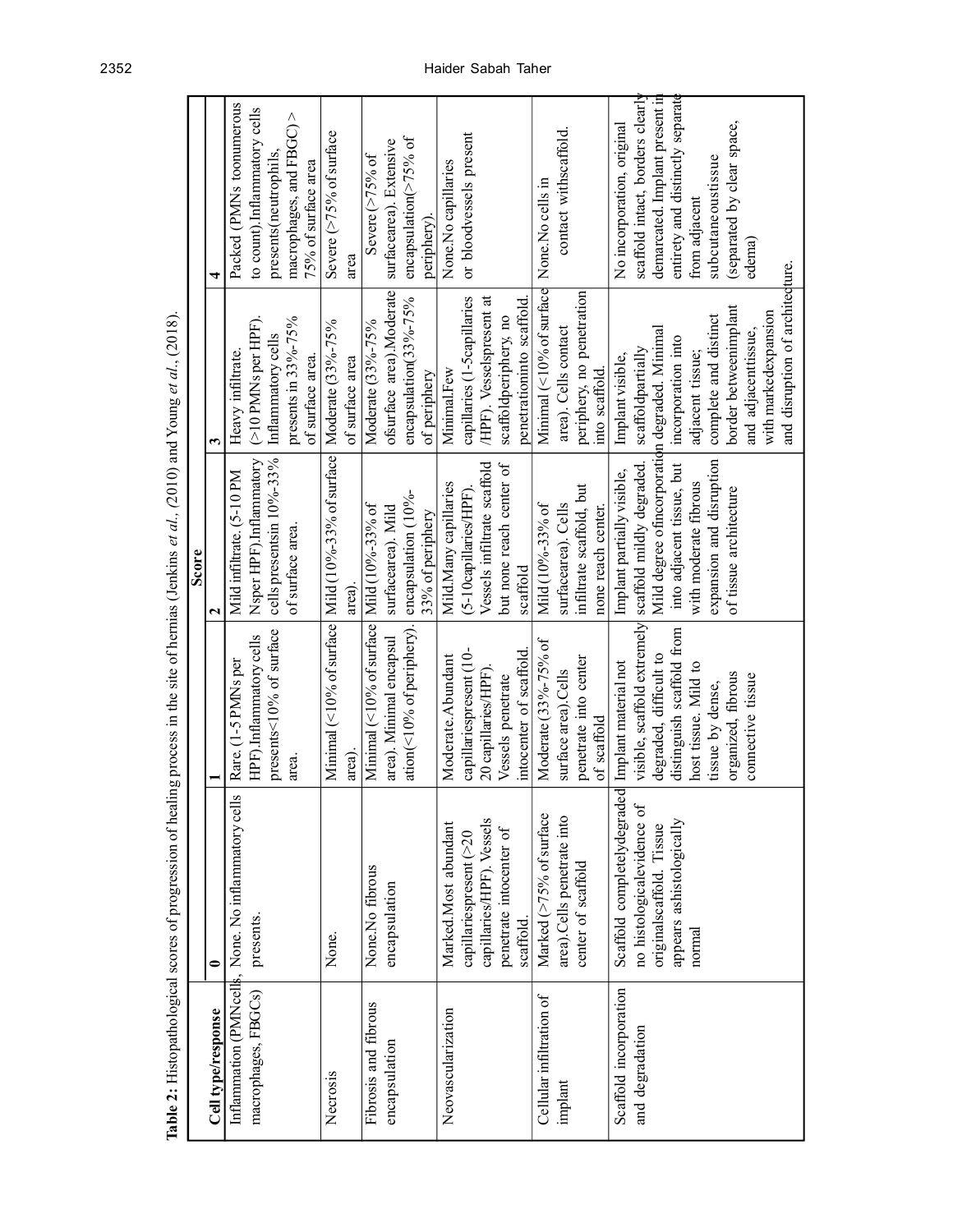

**Fig. 3A:** Photograph show strong adhesion between liver (white arrow) and diaphragm(black arrow) PPM treated group. **B.** Show sever adhesion between lung (white arrow) and diaphragm (black arrow) in PPM treated group.



**Fig. 4.A:** Photograph show mild adhesion between liver and diaphragm (black arrow) UBM treated group. **B.** Show mild adhesion between lung (black arrow) and diaphragm (white arrow) in UBM treated group

information about the presence of significant difference (P<0.05) between both treatment groups along the studied period, it was recorded at the 6<sup>th</sup> week (1.60  $\pm$  0.24) in UBM treatment group. In PPM-treatment group recorded  $(3.40 \pm 0.24)$ .

The results showed that despite the significant difference at  $(P<0.05)$  between both group at the 6th week. Table (4-3) reflects the of significant differences at  $(P<0.05)$  in both treatment groups, but the mean values of the necrosis in UBM treated group were lower (3.60  $\pm$  0.24)and higher (3.60  $\pm$  0.24) in PPM-treatment group.

The analysis of histological scores illustrated that the mean values of Fibrosis and fibrous encapsulation were

lower in UBM treated group, while, became higher in PPM-treated group, with a significant differences (P<0.05) in both groups along the period of the study. In UBM treatment group( $1.40 \pm 0.24$ ) lower than PPM group  $(3.00 \pm 0.31)$ .

In which the mean value of cellular invaded to the whole of scaffold was higher in UBM than PPM treated group and began from peripheral to the center, it was recorded (1.00±0.28) in PPM-treatment group. In UBMtreatment group(1.40  $\pm$  0.24), mean value of cells infiltrated of the scaffold higher than PPM treated group.

In the present study, the degradation of PPM-implants was slower than of UBM-implants. Six weeks post-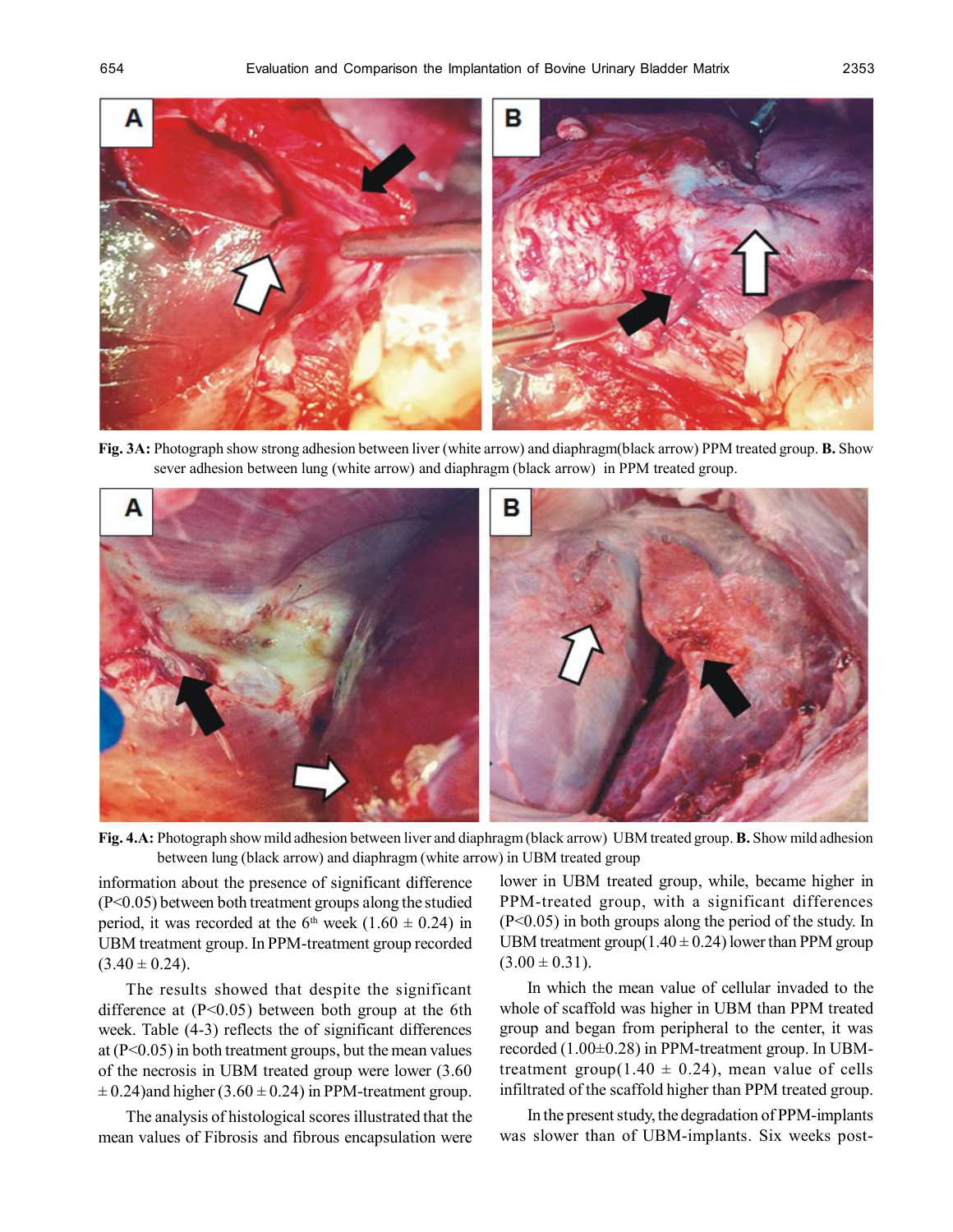| <b>Reaction</b>                                                        | Mean $\pm$ SE   |                 | T-Test   |
|------------------------------------------------------------------------|-----------------|-----------------|----------|
|                                                                        | <b>PPM</b>      | <b>UBM</b>      |          |
| Inflammation (PMN cell, lymphocytes, plasma cells, macrophages, FBGCs) | $3.40 \pm 0.24$ | $1.60 \pm 0.24$ | $0.798*$ |
| <b>Necrosis</b>                                                        | $3.60 \pm 0.24$ | $1.40 \pm 0.24$ | $0.798*$ |
| Fibrosis and fibrous encapsulation                                     | $3.00 \pm 0.31$ | $1.40 \pm 0.24$ | $0.922*$ |
| Scaffold incorporation degradation                                     | $3.20 \pm 0.20$ | $1.60 \pm 0.24$ | $0.729*$ |
| Cellular infiltration of Implant                                       | $3.40 \pm 0.24$ | $1.40 \pm 0.24$ | $0.798*$ |
| Neovascularization                                                     | $3.40 \pm 0.24$ | $1.40 \pm 0.24$ | $0.798*$ |

**Table 4:** Comparison between PPM and UBM in Reaction variables study according to histological score.

 $*$  (P<0.05).



**Fig. 5:** Histopathological section of UBM-treated diaphragmatic hernia, 6 weeks post implantation, **A**, show muscle bundles coat with central nuclei myofibroblast arrowed. (H&E stain X40). **B**, show mature and regular granulation tissue and thick collagen arrowed. (Masson trichrome stain.



**Fig. 6:** Histopathological section of PPM-treated diaphragmatic hernia 6 weeks post implantation , A, show , thick collagen layer (long arrow) separated the host diaphragm muscle (short arrows). (H&E stain X20). B, **,** show , vascular granulation tissue arrowed with wavy collagen fibre Masson trichrome stain×40.

implantation, PPM-implants visible, scaffold partially degraded. The results confirmed the presence of significant differences (P<0.05) between both group for period of study. The mean values in UBM is low  $(1.60 \pm$ 0.24) and superiority in PPM-implants group were (3.20

 $\pm$  0.20).

The analysis score of neovascularization that reflect the progress of blood vessels penetration of the scaffold, which reported significant differences  $(P<0.05)$  between both groups at 6th week which shows higher means in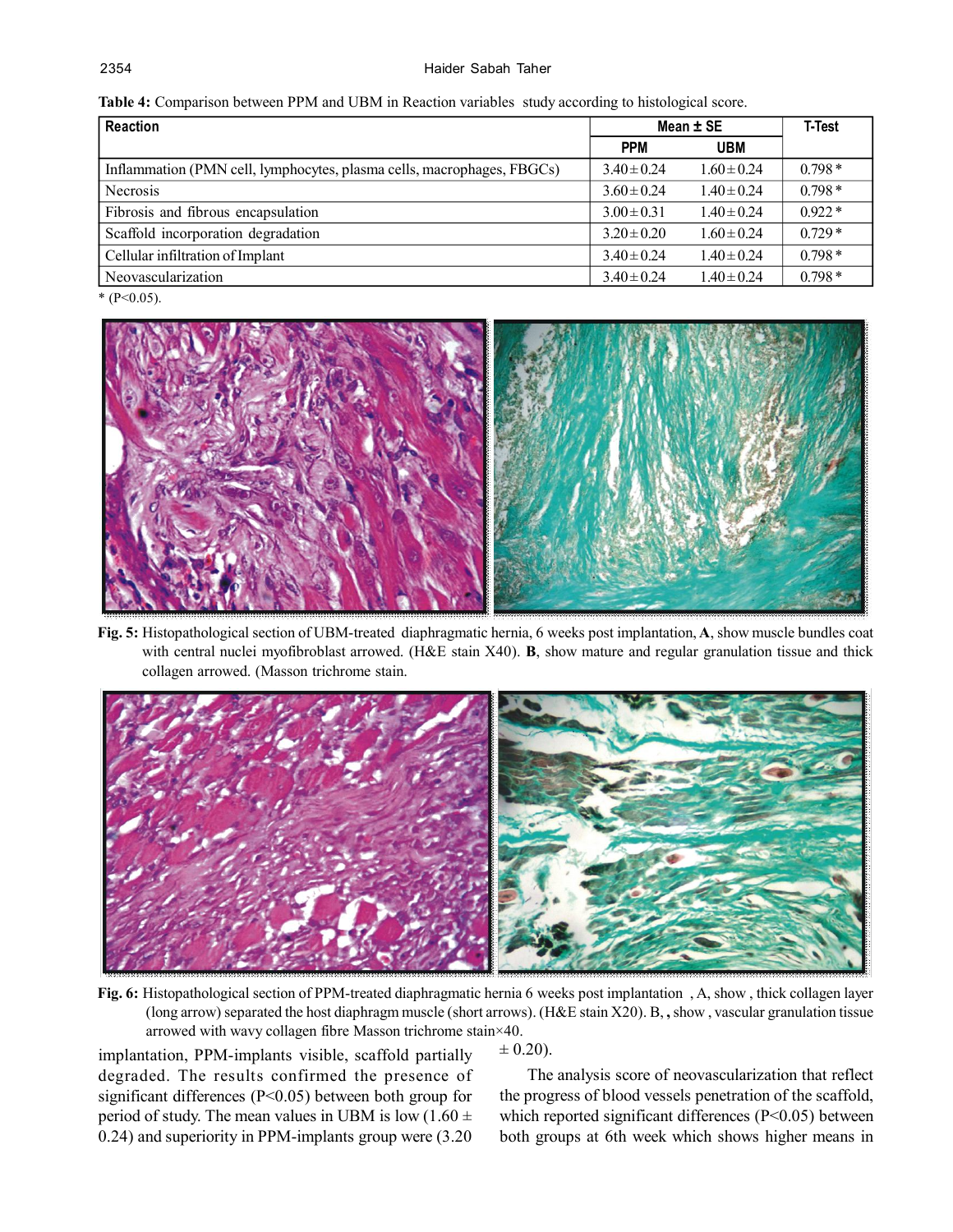PPM treatment group  $(3.40 \pm 0.24)$  than that in UBMtreatment group  $(1.40 \pm 0.24)$ .

# **Discussion**

When using of both UBM implant and PPM implants for treatment of Hiatus hernias causes the activation of inflammatory process, giant cells aggregation, in addition to its role in the acceleration of formation of new blood vessels. Amigo *et al.,* (2019). As well as, the using of UBM for muscles repair improved the muscle regeneration with myofibroblasts following muscle tissue damage through augmented myogenic progenitor cells proliferation Song *et al.,* (2013). UBM-implants enhanced the cellular integrity and induces early inflammatory cells infiltration in early phase of implantation for hernia repair in rabbits compared to the untreated tissues Eberli *et al.,* (2011).

who observed that the PPM implants occur resistant to biological degradation Novitsky *et al.,* (2007) , while, UBM scaffolds could not be histologically identified at 3 months; it was proved by the authors in previous publications at 2 months(Riganti *et al*., 2016). The UBMimplants rapidly degraded, more rapid turnover and remodeling Remlinger *et al.,* (2013).

The degradation process has a significant biological activity which stimulates the releasing of the inherent bioactive constituents (Badylak *et al.,* 2009) subsequently promote tissue neovascularization and host-cell deposition (Gilbert *et al.,* 2007) through encouraging cells attachment, proliferation, differentiation, maturation and angiogenesis (Wang *et al.,* 2009). The biological scaffold encapsulation indicates an accelerated progression of the inflammatory response. At this time, the proteoglycans had predominate at early stage of granulation tissue but later collagen type-III, as a fibroblasts production, predominates and forms the fibrous capsule around biological implant. Additionally Anderson *et al.,* (2004 and 2008). The dense fibrous capsule which is formed around implant during remodeling was responsible for the firm incorporation between the implant and the host tissue. These results give the reason for UBM implant in corporation prior to PPM implant Murat Samli *et al. (*2004) and Abouelnaser, (2008).

The UBM implants have been used for hiatal hernia repair in human, confirmed the ability of this type of bioscaffolds to facilitate a constructive remodeling process that lead to reduce scarring and facilitates the restoration of normal site appropriate tissue Sasse *et al.* (2016). In addition, the formation of dense collagen fibers with MNCs infiltrations around blood vessels at treated site compared to control group at 8th week postimplantation of UBM for tenorrhaphy AL-Abedi, (2014).

UBM patch was observed throughout the remodeling process at week 4th and 8th after implantation Remlinger *et al.,* (2013).

## **References**

- Abouelnasr, K.S., A.E. Zaghloul and G.I. Karrouf (2014). Comparative evaluation of glycerolized bovine pericardium implant with prolene mesh for closure of large abdominal wall defects in dogs. *Iranian J. of Veterinary Research*, **15(3):** 211-217.
- Afaneh, C., D. Gerszberg, E. Slattery, D.S. Seres, J.A. Chabot and M.D. Kluger (2015). Pancreatic cancer surgery and nutrition management: a review of the current literature. *Hepatobiliary surgery and nutrition*, **4(1):** 59
- AL-Abedi, A.H. (2014). Effect of bovine urinary bladder submucosa on tendon reconstruction in equine species. Msc. Thesis in Veterinary Surgery. University of Baghdad. Baghdad–Iraq.
- Amigo, N., C. Zubieta, J.M. Riganti, M. Ramirez, P. Renda, R. Lovera and T.W. Gilbert (2020). Biomechanical Features of Reinforced Esophageal Hiatus Repair in a Porcine Model. *journal of surgical research*, **246:** 62-72.
- Anderson, J.M., G. Cook, B. Costerton, S.R. Hanson, A.H. Pettersen, N. Jacobsen, R.J. Johnson, R.N. Mitchell, M. Pasmore, F.J. Schoen, M. Shirtliff and P. Stoodley (2004). Host reactions to biomaterials and their 84 evaluation. Chapter four. Biomaterials Science, 2nd Edition Copyright © 2004 Elsevier Inc. All rights reserved: 293-204.
- Badylak, S.F. and T.W. Gilbert (2008, April). Immune response to biologic scaffold materials. In *Seminars in immunology* **20(2):** 109-116. Academic Press.
- Bellón, J.M., F. Jurado, F. García Moreno, C. Corrales, A. Carrera San Martín and J. Buján (2002). Healing process induced by three composite prostheses in the repair of abdominal wall defects. *Journal of Biomedical Materials Research: An Official Journal of The Society for Biomaterials, The Japanese Society for Biomaterials, and The Australian Society for Biomaterials and the Korean Society for Biomaterials*, **63(2):** 182-190.
- Butler, C.E., F.A. Navarro and D.P. Orgill (2001). Reduction of abdominal adhesions using composite collagen GAG implants for ventral hernia repair. *Journal of Biomedical Materials Research: An Official Journal of The Society for Biomaterials, The Japanese Society for Biomaterials, and The Australian Society for Biomaterials and the Korean Society for Biomaterials*, **58(1):** 75-80.
- Eberli, D., A. Atala and J.J. Yoo (2011). One and four layer acellular bladder matrix for fascial tissue reconstruction. *Journal of Materials Science: Materials in Medicine*, **22(3):** 741-751
- Gilbert, T.W., S. Gilbert, M. Madden, S.D. Reynolds and S.F. Badylak (2008). Morphologic assessment of extracellular matrix scaffolds for patch tracheoplasty in a canine model.